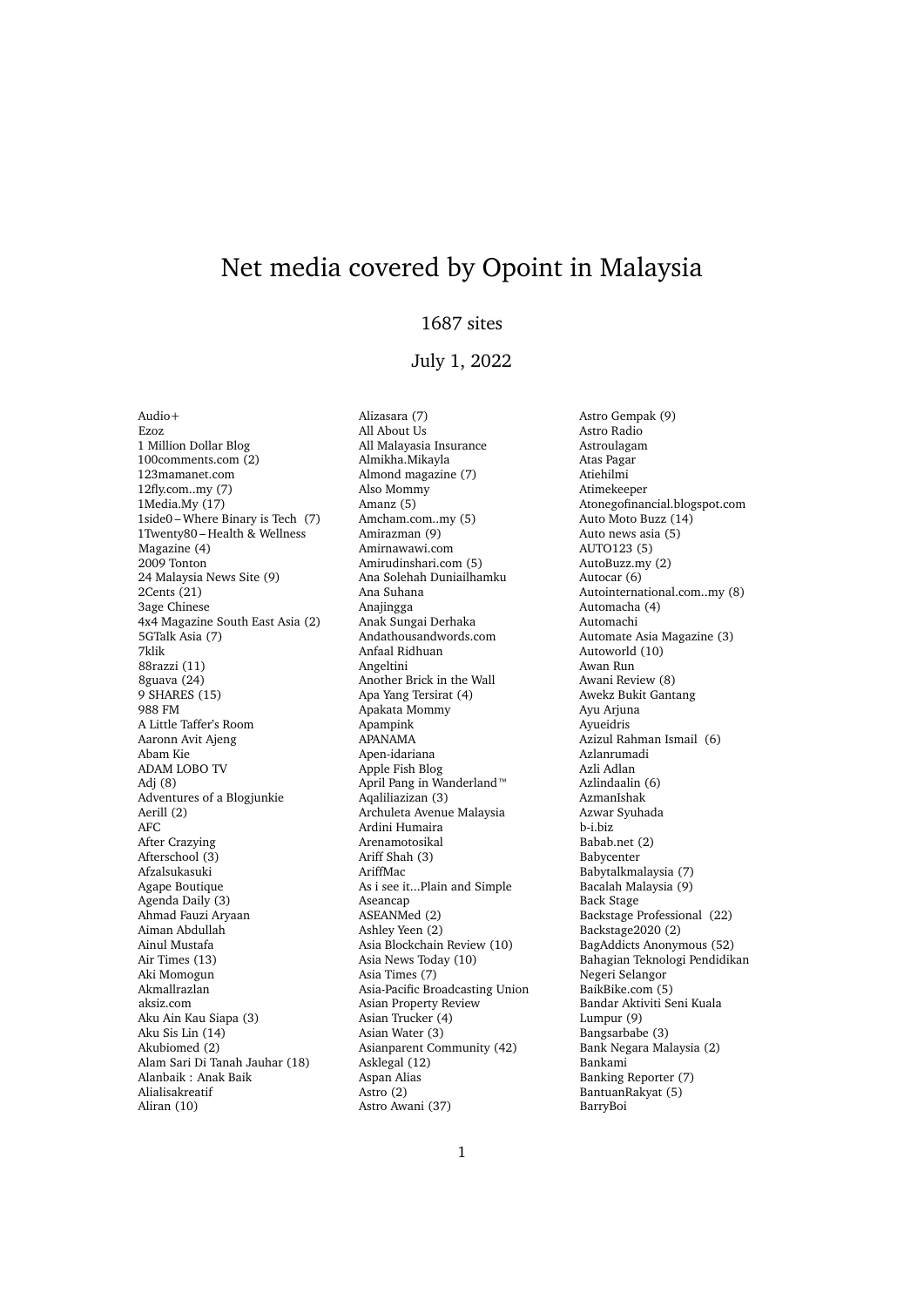Barzrul BDO Malaysia Beautiful & Glam by Rawlins Beautiful Channel Beautiful Mistake Beautifulnara Beautiventures 藝•文• 素の小確幸 Beauty Insider Malaysia (13) Bebas News Because I Say So Beetify (9) BeliBeli365 Benashaari BenAutobahn Berita Harian (40) Berita Perak (7) Berita RTM (7) Berita.razzi.my BeritaKini (7) Beritasabah (6) Bernama (41) Bernama Banking & Finance Bernama Lifestyle & Youth (8) Bernama MREM Bernama Property News Update (2) Bersih 2.0 (2) Best Restaurant To Eat BestFM (2) BestLah Better Home News (8) Better Mind Media Between West To East BFM (2) Bidadari (27) Big Orange Media Big Post Bigwheels.my (7) Bijak Tech (6) Bikes Republic (9) Bimp Eaga (2) Bin Gregory Productions (8) Bisnes Biztech.asia (10) Bizvantage 360 (8) BLOG BUDAK PACAK Blog Marccus Blog Mimi (4) Blog Sihatimerahjambu Bobostephanie (2) Borak Kita Borneo Daily Bulletin (6) Borneo Echo (4) Borneo Insights Borneo Post Online (8) Borneo Sensasi Borneo Talk (6) Borneo Today (10) Borneonews (13) Bowie Cheong Brief Mobile British Malaysian Chamber of Commerce

Bro Framestone (2) Broadpick Brought up 2 SharE Bubbly Notes Buletin Mutiara (7) Buletin Mutiara (Chinese) (6) Buletin Mutiara (English) (9) Buletinfm Bumiyang Bunnygaming (4) Buro 24/7 Malaysia (11) Bursa Malaysia (2) Bursa Malaysia Stock Market Digest Business News Business Times (Malaysia) Business Today MY (10) BuzzKini (8) Bwf Fansite (2) Caijin (5) Cakap Sukan (9) Cakap Tak Serupa Bikin Calista Leah Liew Capital Asia Magazine (14) Car News autolah Careentan.com (23) Careta CARI Infonet (8) Cari Runners Caricarz (6) Caring Is Not Only Sharing Carinn; carerynn Carlist.my (18) carolinemayling.com Carpe Diem By L Win Lee CarPlus (4) Cars of Malaysia (5) Carsense Carsick (2) Carsifu (4) Carsome.my (10) Casey's movie mania (3) CCM SHARING CeCeDingDing Ceredigion Herald (7) Cerita Ceriti Ceritu Mamapipie Cerita Ita Cerita Sihat (6) Ceritera Si Gadis Biru (7) Channel W Charles Hector Chat Nexus Cheeserland Chienwei hah Chinese Dora (37) Chinese Muslim Food In Malaysia (21) Christy's Blog Cik Lily Putih Cik Nor's Blog cikcappuccinolatte.blogspot.com (6) Cikgu Norazimah Cikguzim

Cikipedia Ciktom Cilisos (8) Cimb Group Cin City Cincai News (11) Cinda.asia (2) Cindys Planet Cinema Online (4) Cita-cita (2) Citta Bella (26) CityPlus fm (8) Cj.my (10)  $CK5354$ CLA-Travel Clever Munkey Climb Borneo Cocktales, by the Thirsty Blogger Codeblue.galencentre.org (5) Colin Charles Agenda ColourlessOpinions (3) Come On Lets Travel (3) Comot-pink CompareHero (15) Connecting – News – Information Construction Industry Development Board Malaysia Construction Plus Asia: Home (6) Content Creator Coretan Murni Alysa (7) Corporate Governance in Malaysia Countersteer.my (5) CozyBerries (17) Cradle Fund Crappy Blogger Cre8tone Cre8tone Castle Creative Homex (23) Crisis Management Centre (5) Crisp Of Life Crown Watch Blog Malaysia (3) Crunch by nuffnang CSR Malaysia (2) CuteCarry (2) Cyber Security Asean (6) Cyber-RT (5) Cycling Malaysia (2) Cycling Plus (6) Cyril Dason (2) D O M O ! Dagang News (4) Daily Express – Malaysia (15) Daily Inside Scoop (8) Daily Mail Malaysia (14) Daily Makan (5) Daily Sports Club (4) Daily Straits (7) Daily Transparent (7) Dailyworldweb (2) Dap Malaysia Data Storage Asean (17) Daus Redscarz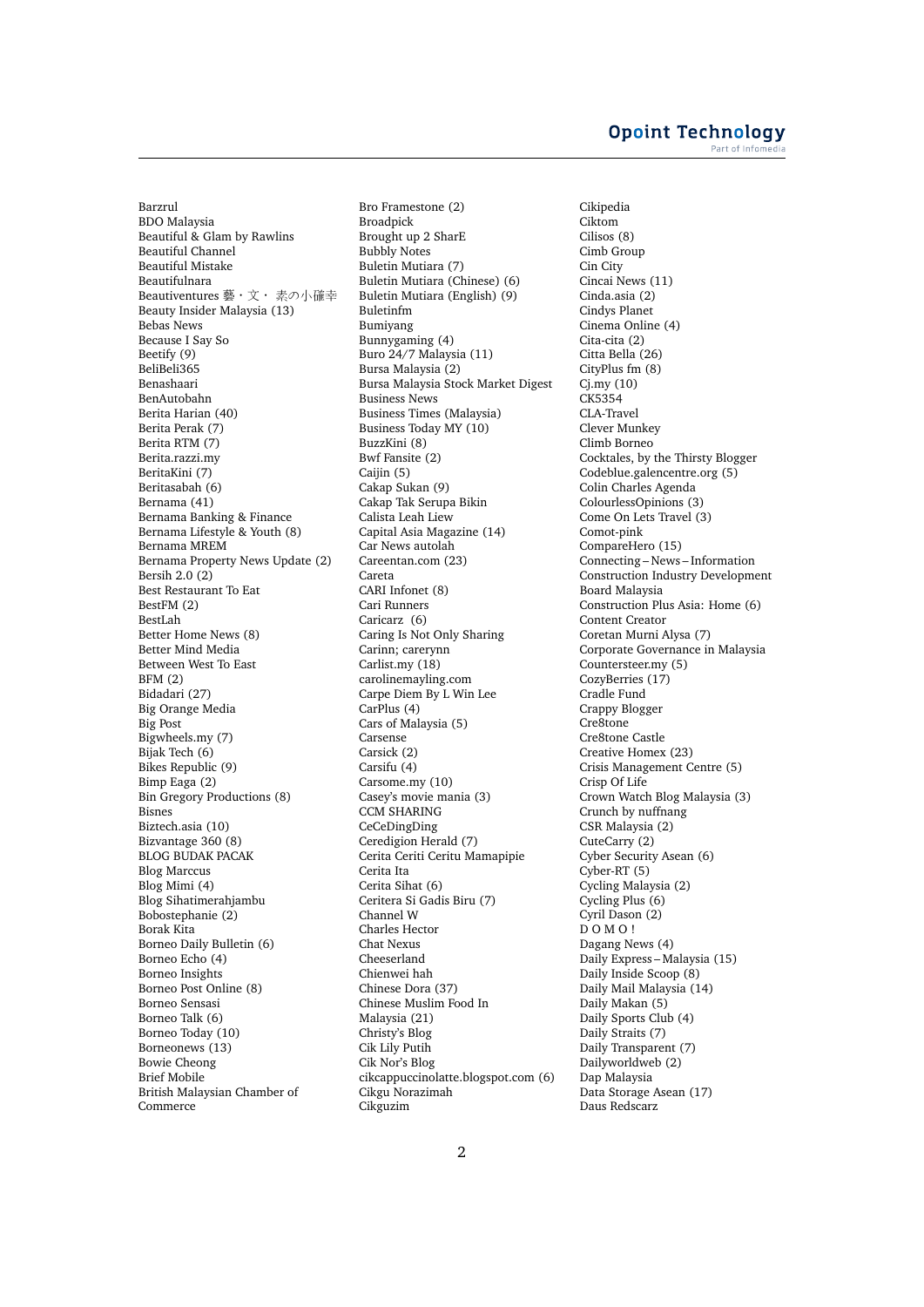Dave's Travel Pages Dayakdaily (6) Dayday News Dboystudio (38) de minimis De'Magpie Deafboleh (7) Deenamik Deloitte Malaysia (2) Department of Statistics Malaysia Official Portal Des Prix Infinitus Media (2) Desiderata-ylchong Dessignare Destina Diana's Digest on Malaysian News Digital Camera (9) Digital News Asia (8) Digital Press Network (9) Discoverkl Discver (6) Disruptive Tech Asia (2) Disruptr (3) Dividend Magic Dkabari (5) Dorsett pink DrivingMotion.com (7) DrYingzangel  $DSF(11)$ DUMC Blog DUN KUBU GAJAH Dunia Perniagaan Semasa Dunia Sukan (5) Duniaga (4) Durian Runtuh DurianProperty.com Dvs Sarawak Dznewsasia E Security And Privacy Channel (8) Eastcoast.chinapress (27) Eastern Tribunal (5) EasyUni (2) Eat Drink KL EcInsider (2) Economics Malaysia Eddy Rush Fatboys Production\* Edge Property (8) Edisi $9(8)$ EdisiViral Editionklfw Editor Malaysia (7) EDtv Edu Bestari (5) EduAdvisor (2) Education Destination Malaysia Education Guide Malaysia (2) Education Malaysia Global Services Egg Network (8)  $EH!$  (5) Eintan Nurfuzie Einz Dot My

EK21 (50) Eksentrika (13) Eldis Programmer Elegan Marini MZ Emagazine.paperasia (8) Email Marketing Emas Putih Emilyquak Emporiumpost (3) Enanyang (19) Endau Analytics Enews Malaysia (8) eNewspaper Engear (5) Enjin (4) Enterprise IT News Enterprise TV (6) EntrepreneurInsight (7) Epop (7) Era Baru (30) eRayN3 Eric Yong's Blog Ering (8) Ering.my (25) Esports Asia (10) Estherlke Euphoria in Misery Everyday food I love Everydayonsales (39) Evo Malaysia Expat Go Malaysia (7) Expat.com (2) Expatriate Lifestyle (7) **Expedia** Explorer Lifestyle Malaysia (2) Explorermotion (9) Eyqa Hasnan 茉莉Jasmine 霹雳中文论坛 (2) <sup>首</sup>页- <sup>佳</sup>礼资讯<sup>网</sup> (Home – Cari News) 马版《品》 Pin Prestige Malaysia (15) <sup>诗</sup>华日报新闻<sup>网</sup> (35) Fadzi Razak Family.my Faradidi's Blog (2) Farah Dafri Farhana Jafri Farizasaidin.com (12) Fashionfastforward FastMotoring (2) Fatboybakes Fatimahnabila Federation of Livestock Farmers' Associations of Malaysia (2) Federation of Malaysian Manufacturers (4) Felda (6) FELICIAZOE™ Femagonline (8) Feminine (14)

Fieza Sani FinanceTwitter FinLedger Fintech Malaysia (12) Firstclasse (7) Fishmeatdie Fleet-Asia Fly Fm (7) Fobisia (2) Focus Malaysia (9) Follow Me to Eat La Food Advisor (2) Food For Thought Food Insane (2) Food Malaysia (10) Food Matters (9) Foodeverywhere Foodie Friends Fridaydailydish Foodie VS The World (4) FoodiLifeCious (6) FooThrottle.com (3) Fooyoh (8) Fortune Week (3) Fourfeetnine Free Malaysia Today (76) From the Desk of the Director-General of Health Malaysia (3)  $Fsi(5)$ Full Disclosure Fun N Taste (5) Funtasticko (3) FUZZ.MY (19) Gabra my (2) **GADABOUT** Gadget GadgetMTech (8) Gainsinfo.com Gajet Naw (7) Galaksi Media (5) Gameon Gamer Malaya (9) Gamer Santai gamermatters.com (6) Garden International (2) Gaya Travel (10) GeekerBytes (7) Gegar Gentleman's Code Magazine Getaran (22) Ghusgani Gibson Girlstyle (37) Gizmo Crunch Gizmos Chamber (5) GKG Legal (BM) (8) Glam (10) Glam Lelaki (8) Glamorous News (10) Glitz by Beauty Insider (8) Global Rubber Markets News (29) Go Johor <sup>食</sup>在好<sup>玩</sup> (2)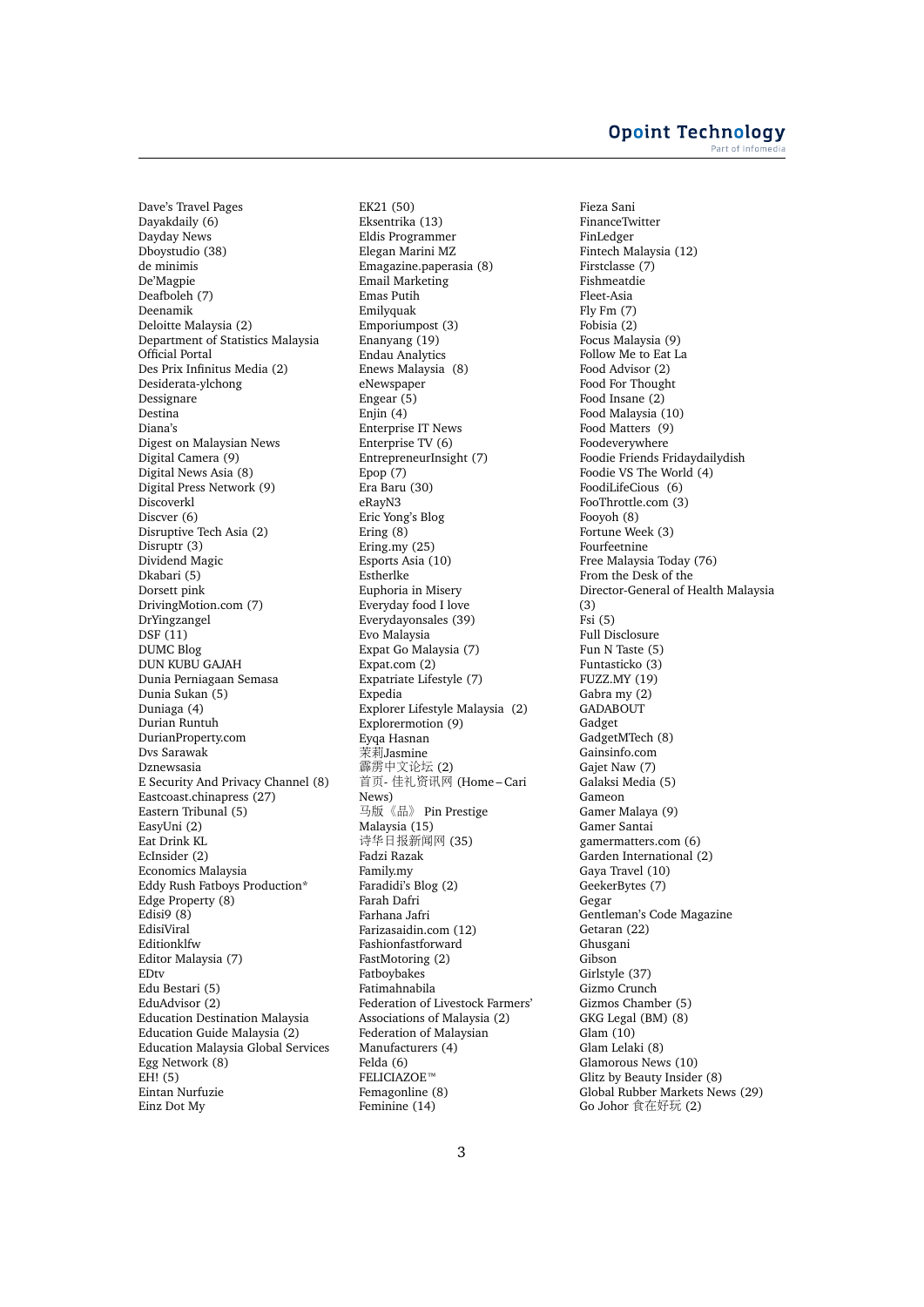Go Sports (11) Goggler.my (10) Gohed Gostan (12) Going Places (9) GOKPOP (6) Goldfries Golf Malaysia Magazine (2) Golfrpm (4) Goodhealth (9) Goody25 (40) GoodyFoodies GoodyMY (7) GOXUAN Grace Myu Gracestronomy (6) Gulapop Hafiz Rahim Halal Journal (12) Ham Kar Chan (13) Hanis Zalikha Hanli Bubu HANTULAUT Happy Feet Happy Go KL (4) Harakah Daily (9) Harga Runtuh Harian Post (5) Harian Teknologi (6) Harisrahman Harper's Bazaar Malaysia (22) Hasif Hamsyari Hataiwan (8) Health and Travel Health Care Asia (7) Health Freak Mommy Health Matters (10) Healthtoday Malaysia Helen Ang Hello Kerja HelloBacsi (15) Helo.my (3) Herald Malaysia Online (15) Herneenazir High Tech Century Hijabista (9) Hijrah Online (6) Hiking Malaysia (5) Hipshut (7) Hipz Malaysia (8) Hitz (2) Hitz FM Home – junipersjournal (30) Home is where My Heart is Hong Leong Bank Hongkiat Hongkiat (6) Hoodie Tek Hot FM HR Asia (17) Hrhub (7) hrnews.my (6) Hub Ekonomi

Husniey Husain Hype (9) I am a Malaysian I Come, I See, I Hunt and I Chiak I love borneo (7) I Love Kuching – Food, attractions I Moto (8) I Property Malaysia (8) I3investor (2) I3investor MY (7) IAMFUZY Ibanding (5) Icon Malaysia (11) Iconicmen (29) IdrisTalu Iena Eliena iGarage Markham IGN Southeast Asia (11) IIUM Today (15) ILifePost (15) Illuminasi (40) Im a fulltimemummy IM First (14) iMoney iMoney Group Imotorbike (19) IMPIANA (29) In Depth Science (9) In Penang (6) In Real Life (5) In The Headline (22) Inani Hazwani Independent (13) Independent News Service (10) Info Rakyat Kini InfoMed Malaysia INILAH REALITI Inspirasi Media Online INSSAIDOR (21) International Schools Database International Times (3) INTI University Intraday (14) Invest KL (2) Invest Penang Investing.com Malaysia (16) Ipoh Echo ipohboyjourney.blogspot.com Irda Garmin (34) Isaactan Ishan Tech iskandarmalaysia.com.my/blog (2) Islamic Finance Knowledge Respository (2) Islamic Finance News (24) Ismaweb (8) IT Engineer's Blog, Malaysia Life Tech Blog IT-Sideways Itzabouther J & D LEARN TO BLOG Jabatan Perkhidmatan Veterinar (2)

Jacko.MY Jalan Jalan Magazine (3) Jalan-jalan Cari Makan James Loh's Sharing JamiePang Blog Janechuck Jari Jemari Menari Jaringan Anak Muda Jay Chha Penang Food Blog Jayce Ooi's Paradise JB My Hometown 我来自新山 Jbfurniture JDT Blogger Jejakakaula JELAPANG Jesselton Times (11) Jessica chaw Jessy the klchic JewelPie (14) Jiashinlee (26) Joanne Wee's Journey (10) Johor Biz Network (10) Johor Foodie (4) Johor Now (5) Johorkini (13) Johornow.com (18) Jom Gaming (10) Jom Kita Lari (6) JOM MAKAN LIFE Jones Lang Wootton (2) Josephinetang Journey of my love Jpk Malaysia JuiceOnline (10) Jumpadevice.com (4) Juneestation Just Keep TRI-ing Justin.my Kak Gojes Kaki Kereta (4) KakiDIY (13) Kakimuvee (10) KakiProperty (5) Kakiseni (4) kakuchopurei.com (6) Kamek Miak Sarawak (7) Kampungboycitygal (3) Karadeniz Ekonomi (2) Karangkraf Karen Siah Karyasama Kasih Juju (8) KaYaTHRe My Journey (32) Kayburn (2) KC & The Sunshine Runners KC Lau (2) KedahKini Kee Hua Chee Live Keith Property Kelab Mama (10) Kelly Siew Cooks kensomuse (23)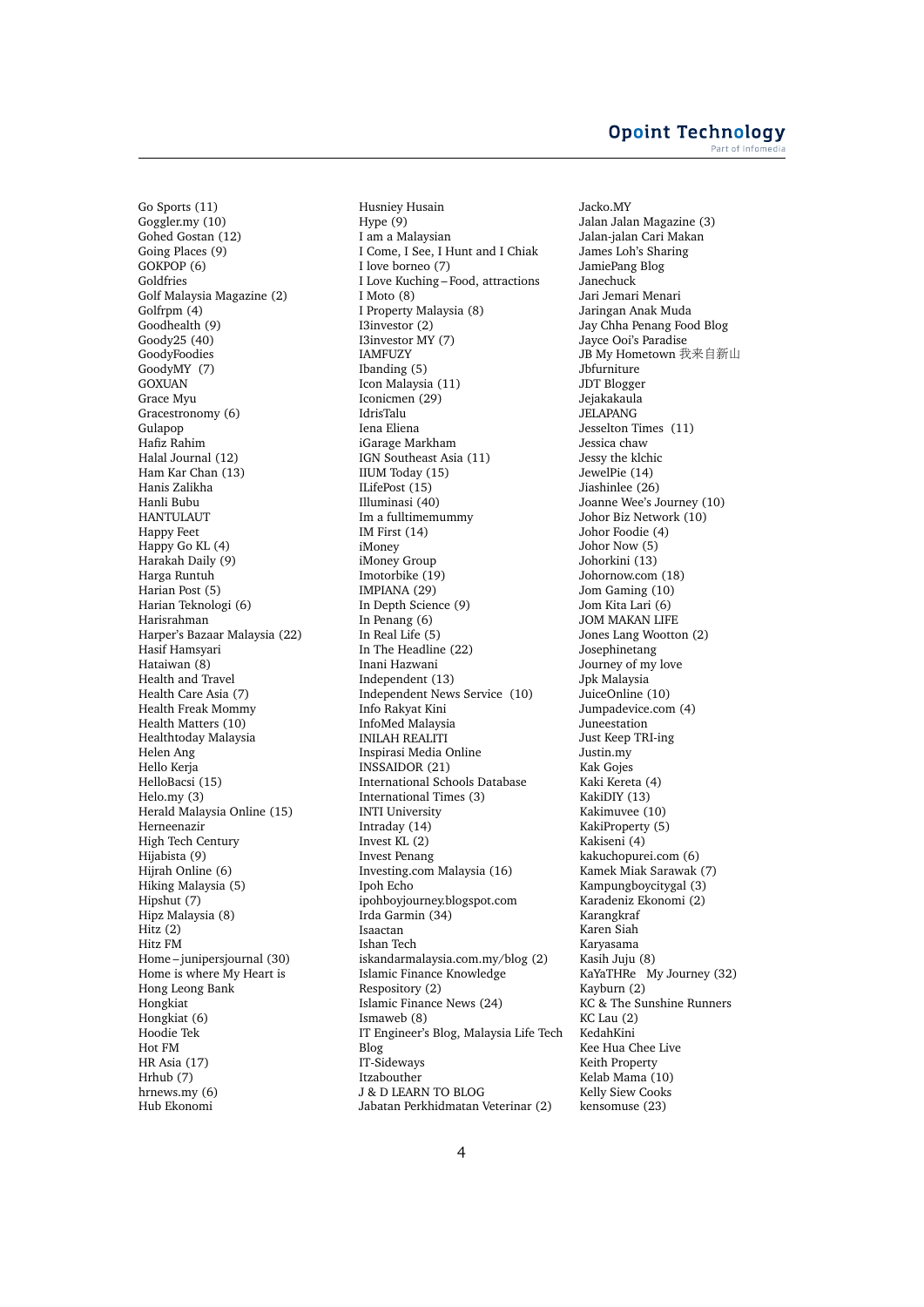KERETA Kereta Terpakai (2) Keunggulan Wanita (7) Keyauto.my (9) Khalid Samad Khir Khalid Kiddy123.com (2) Kiera Sakura Kimchi Daily (7) Kingsleeve (English) KingsSleeve (7) Kini TV (Malay) Kini.my (2) KINIBIZ | Making Business Sense (2) KiniTV Kinky Bluefairy KipKipFun (7) Kisah Si Dairy (12) Kisahtatie KitaReporters (9) Kitastory (2) Kite Punye (9) Kitkat Nelfei KL Explore (7) KL Foodie (3) KL Lifestyle (2) KL Now (17) Klgadgetguy (8) Klik  $(2)$ Kln Gov My (2) KLSE Screener KM XP Knew Bii (4) Kongtechnology.com KonsumerKINI (7) Kopi and Property (2) Kopiplanet (21) Kosmo Online (78) KoSong Kr8tif Express Kr8tifexpres (16) KTemoc Konsiders Kuala Lumpur (2) Kuala Lumpur Post (7) Kuala Lumpur Press (7) Kuala Lumpur Week (8) Kuali (4) Kuda Ranggi KWIK (11) Kwik News (10) KYspeaks.com L'Officiel Malaysia (10) Lab Asia (5) Lady And The Blog Laksou (9) Laman Teknologi Lawyerment (3) Layby Layrynn Bites LC Press (15) LC The Little Guy Leaderonomics.com (6)

Leesharing (18) Leh Leo Radio News (12) Lensasemasa Leonalim.com Let's Enjoy Life Let's Roll With Carol Level Field LeYa Blog Lia Hasty (36) Libur (10) liewcf.com (2) Life 101 Life in My Own Backyard Life News Agency Lifestyle Asia Kuala Lumpur (28) Liga Kampung Lim Guan Eng Lim Kit Siang Lima minit (5) Lin Liena (8) Linda Calista Linking Malaysia (8) Lipstiq (7) Little Art Bay Live Laugh Love Live Life Lah Liveatpc.com (7) Liza Izara (24) Lizzie as a mummy Loanstreet Lobak Merah (10) LokaLocal (3) Loopme (3) Lovely Bee Lowyat.net LoyarBurok (24) Luxuo Malaysia (5) Luxurious Magazine Asia Lyn's Little Space M3g4tz Review Macam Mana (11) Mad Incubator (2) MAGICK RIVER Maha Mahu Makan Mahziman Majalah Labur (18) MajalahSains (11) Majalahwm (13) Maju Saham (2) Mak N Lee 麥姐姐! (4) Makchic (22) Make Like Delight And Joyful Makkal Osai (10) Makmur Johor Malakat Tribune (18) Malay Mail (10) Malay.News (2) Malayan Banking Berhad Malaysia (10) Malaysia – Today (12) Malaysia Brides (3) Malaysia Business (3)

Malaysia Chronicle (7) Malaysia Freebies (5) Malaysia Gazette (13) Malaysia Global Business Forum (3) Malaysia Golfing Community Malaysia Insurance Malaysia International Islamic Financial Centre (MIFC) (2) Malaysia IT Fair Malaysia Journal (2) Malaysia Journal of Nursing Malaysia Marketing (5) Malaysia News Gazette (11) Malaysia News Portal Malaysia News Today Malaysia News TV (MNT) (7) Malaysia Now Malaysia On-24 Malaysia Post (12) Malaysia Property News Malaysia Securities Commission Malaysia SME (2) Malaysia Trend (13) Malaysia Young Investor (2) Malaysia-China Insight (7) Malaysia-Finance Blogspot Malaysia-Traveller Malaysia.shafaqna.com (2) MalaysiaAktif (7) MalaysiaCentral.com (4) MalaysiaEducation Malaysiainternet (2) Malaysiakini.com (36) Malaysian Association of Hotels Malaysian Bar Malaysian Blogger Malaysian Business Malaysian Buzz (10) Malaysian Chinese Association Malaysian Daily News (3) Malaysian Defence Malaysian Delicacies Malaysian Digest (8) Malaysian Flavours (68) Malaysian Foodie (33) Malaysian Football League (2) Malaysian Hockey Malaysian Institute of Accountants (2) Malaysian Kpop Fans Malaysian Lifestyle Blog Malaysian media matters Malaysian Medical Resources Malaysian Motoring Malaysian Reserve (16) Malaysian Tribune (8) Malaysian Wireless Feed Malaysiana1 MalaysiaNow (15) Malaysians Must Know The Truth Malaysiantalks (7) Mama Club (39)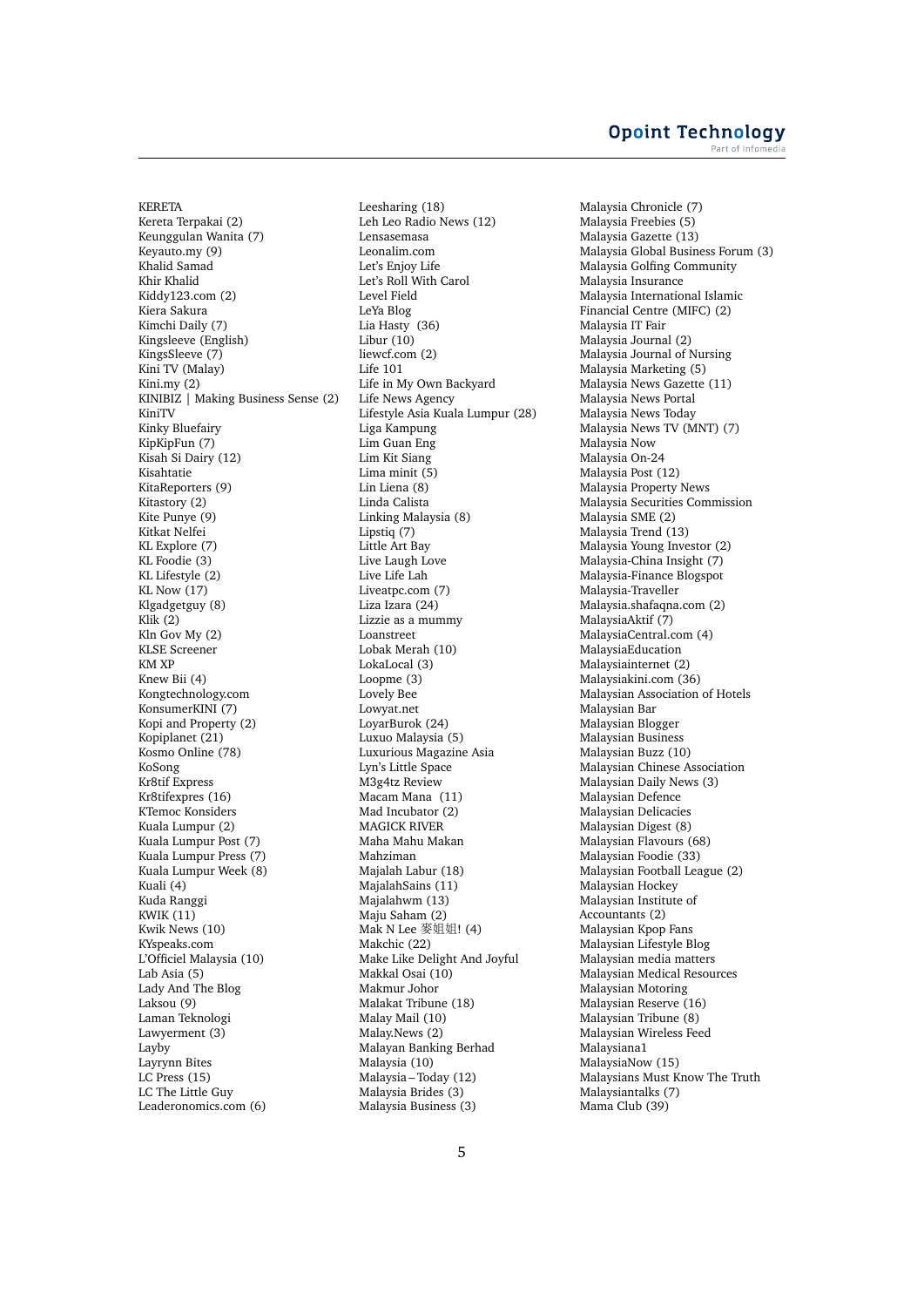Mamable (4) Mamaclub (2) Mamak News Marc (3) Maria Dass The World Marketing In Asia (20) Marketing Magazine Marshaliza.com (2) Mashable SEA (6) Maskulin (9) Maslight Masses (9) Maszull Mat Cendana's Blog Review MAT DRAT Maxit Online Mazlin Chik Inn Nordin Mcmc (4) MDEC (2) Mdroid <sup>亚</sup>洲中文科技<sup>网</sup> (43) Media Hiburan (2) Media Rania (10) Media Relations and Event Management (3) Media Viral (3) Mediaviral Medical PBL MEDIUMKONGSI (15) MEITZEN Mekanika (9) Mekonie (2) Melaka Hari Ini Melaysiakini (8) Mellya Crayola (6) MELODY Melody Inter (10) Men's Folio Malaysia (20) Mesf Mesra Mobile.com Methodist Boys' Secondary School Kuala Lumpur MGA Online (2) Mi Brand Mia – Memories of Mine Mia Liana Miamorzafirah Mice In Asia Microsoft Malaysia News MIEDAJAZ Miera Nadhirah Millionaire Trend Trader Mimi's Dining Room Mimin Adam Minda Intelek Melayu Minda Rakyat Mingguan Wanita (6) Mini Me Insights (28) Ministry of Science, Technology and Innovation Miri City Sharing (6) Miriam MerryGoRound (3) MIS Asia (8)

Mise En Place asia (25) MISSEUNMM Missjasjas MissJewelz Misz Ella MIX (2) Mix FM Mizzayna ML Studios (27) Mob's Crib Mobilefokus (12) MOBIZ Mommy's Diary of Life Mommyjane MONA NENE (8) Monash University Malaysia (2) Money Compass (15) Money Compass Chinese (13) Money Compass Media (15) MONEY MASTER (9) Moon punyer blog Moretify (3) Morningstar Motherhood Story (70) Motion Digest Motogar (7) Motor Trader Malaysia (10) Motor World Motorev Malaysia Motoring-Malaysia Motormalaya (39) Motorme.my Mountain Biking In Borneo Mouse Mommy Treats Movie Dash (5) MPH Mrem.Bernama.com (2) Mrs Liez Mrspuex MSN.com Malay (33) MStar Online (8) Mthrfknwin (2) Muda tengah Mukah Pages (21) Mummy Jasmeen (5) MummyHugs Murai MY (11) Music Press Asia (9) Musli Oli Mustafa K Anuar's blog My (13) My Blogs My collection of short anime reviews (4) MY Foods & News Channel MY Kids Shopping My Life Adventures My Lovely Blue Sky My Magic (3) My Malaysia Today MY Malaysian View's My Mom's Best

My News Online (13) My Passion my style My Sarawak (2) My Sinchew (4) My sport My Story My TV Online (8) My TV Viral  $(6)$ My Winet (3) My Women Stuff My-palette (10) MYC News MYC! MyGameOn MyHealth (10) Mykmu (27) Mymelaka (8) MyMetro (23) MyNewsHub (29) MyOnlineAvenue Mypromo.my Mypt3 Mystarjob.com (2) MyTechQuest Mytravellicious MyWedding My\_site malaysia-singapore Nabalu News (2) Nadhie Wueen (34) Nadia Azmi Nadz.my (26) NAM News Network (2) Nameeroslan Namesherry Nany Fadhly Nashata Nasi Lemak Tech (7) Naturalhealth (8) Nazlan Nasir (6) Negeri Sembilan China Press (32) Negerikita (5) Neotizen (11) Neotizen News (7) Neslo Panas (9) New Malaysia Times (12) New Sarawak Tribune (25) New Straits Times (44) New Stream Asia (19) News Ai (2) News Hub Asia (6) Newsday24 (9) Newsociety Newswav.com (5) Next Trend (29) Next Trip.my NextNewTech nextrift.com Niagatimes (10) Nielsen (6) Nikka.life Nikkhazami Nina Mirza (6)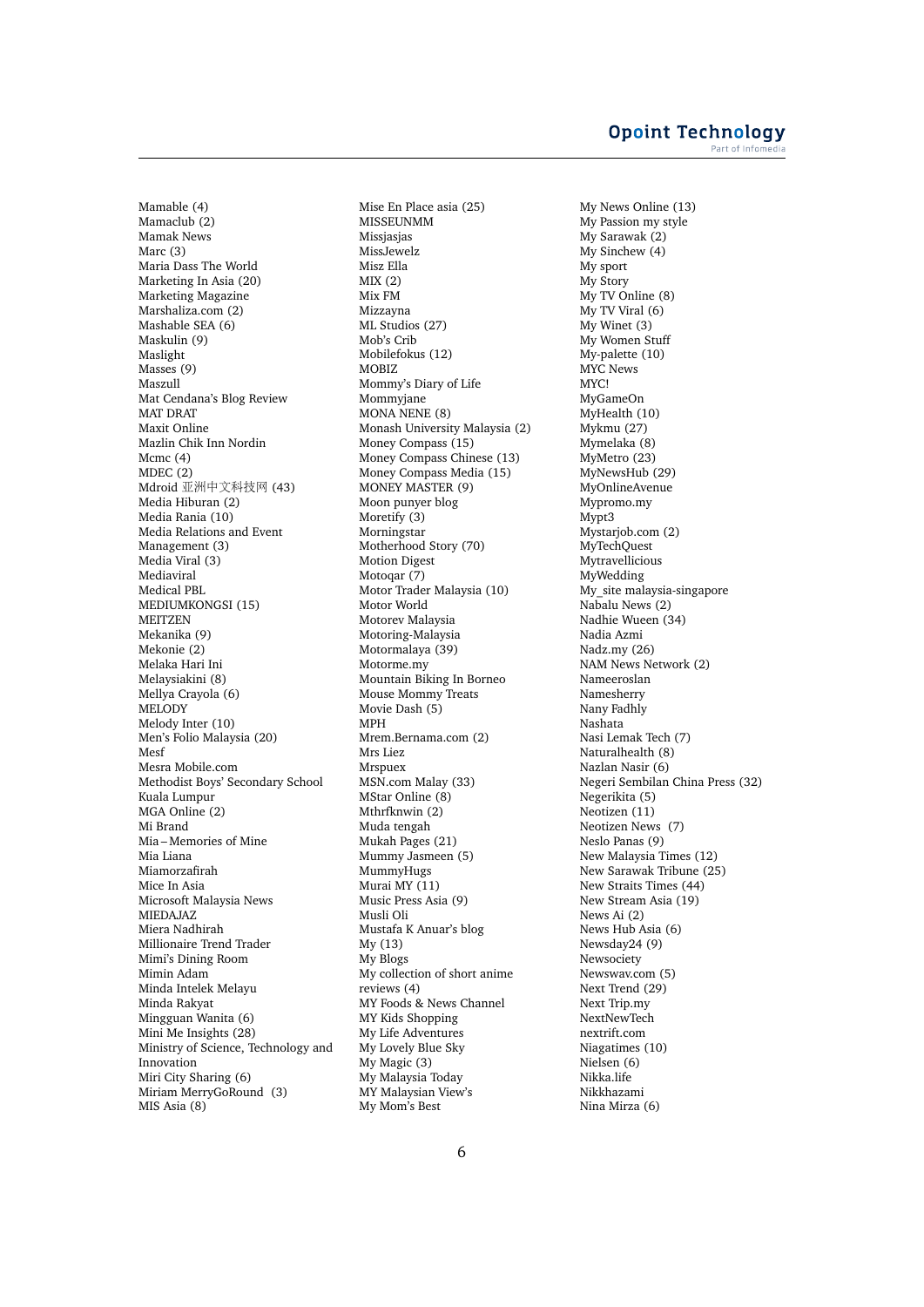Nine over ten Ninie Traveller Ninja Housewife (14) Nona (7) NOODOU (2) Nurulzayani (2) Nurzarini Ismail (6) Odisi Oh Buletin Oh Semput (3) Oh Semput Ohbulan (12) OhMedia (12) Ohmychannel Ohmynews MY (18) Ohsem (13) oh{FISH}iee Oi Jom (13) One Machi **OneApps** OneNews (11) Online Shopping Oppa Sharing Options The Edge (9) Orang Kata (9) Orientaldaily (15) Orientalnewstoday (7) Outsyed The Box  $Ova(4)$ Overseas Chinese Daily News Pa&Ma (15) Pacemakers Malaysia Pacesetters Pahang Youth Channel (7) Pakdi – Melabur Cara Long Term (6) Pakdin (15) Pakmat Pamelaybc Blogspot (4) Pamper (28) Pandulaju (20) Parched Parenthood Magazine Malaysia (5) ParGolf Magazine (13) Parochial Sarawakian PASPB Pass the Popcorn (8) Passion For Arts (26) Paul Tans (128) Pavilion Kuala Lumpur (2) Peggy Loh My Johor Stories (4) Peggye estore (7) Peliks Pembrokeshire Herald (9) Pen And Thoughts Pen My Blog Penaberkala (5) Penang Art District (2) Penang Cat Centre Penang China Press (10) Penang Foodie (4) Penang Free Sheet Penang Hyperlocal (7)

Penang Insider Penang Monthly (2) Penang Property Talk (2) Penang Today (6) Pencinta Merah Red Lover Red Diva Pendidikanmalaysia Penggerak Daily PenLah Perak China Press (12) Perak Today (5) Peraktastic (11) Persatuan Usahawan Elite Kuala Lumpur & Selangor Pesona Pengantin (7) Peter Tan Petrolworld.com (10) Pharmaceutical Services Programme (2) Philosophy Politics Economics Phone Sentral (3) PilotHans Logbook Pink Apple Channel Piston.my (9) Places (6) Places and Foods Plastics and Rubber Asia PLUS plus Ize Kitten Plus Wiser (13) PN BBC Portal Pocket News (2) Pokde Portal Esports WTM Today (2) Portal Malaysia (14) Poskod Malaysia (2) Prebiu (18) Press Malaysia (9) Press Release Worldwide Prestige Malaysia (7) Princess Neverland Princesscindyrina Private & International School Fair (3) ProductNation.co MY (8) Projekmm (2) Prop Social Proparangers Property 360 Online (2) Property Hunter (2) Property Insight property queen PropertyGuru.com..my (2) PropSquare (8) Prosyscom Tech PUON Tribune (15) PureGlutton Q-E3 (6) Q-E3 English (4) Qaseh Dalia Qisstiera (5) Queenie Ma Makeup Qurratul Halwa

Raaga (4) Rafzantomomi Rainbow Pegasus By Sofia Naznim Rainforest Herbs Rakyat Rakyat Malaysia RAM (2) Ramarama (4) Ramble and Wander Rancak TV Rapera Rapi (6) RASA (38) Recentdiscovery (7) Red One Club Red Tomato (18) Red Zoom Media RedCarpet Entertainment News Redchili21 (13) RedChili21 MY (10) Reefism Territory Reiko76 Rekomen Filem (3) Relevan (5) Rem Property Malaysia Remaja (8) Rest Stop Thoughts Revit OpEd Ricebowl Ridhuan Tee Rileklah (9) Ringgit Oh Ringgit (12) Ringgit Plus (5) Rise Malaysia (9) Rnggt (4) Rngmagazine Road Star Mag (3) Robb Report Malaysia (22) ROBIN WONG rocky's bru Rocky's Bru Page 2 RODA PUSING TV (2) RodaRoda (11) Rojak Pot (2) Rojaklah (15) RotiKaya Route Hunters Ruang Energi (8) Ruby.my Ruhani Rabin – Tech, Life and Interestingness Rumah IBS (2) Runnerific Running Malaysia Running with Passion (8) Rzcognizance (15) Sabah Baru News (58) Sabah Daily News (4) Sabah Eats Sabah Gazette (5) Sabah Government (2) Sabah Kini2 (9)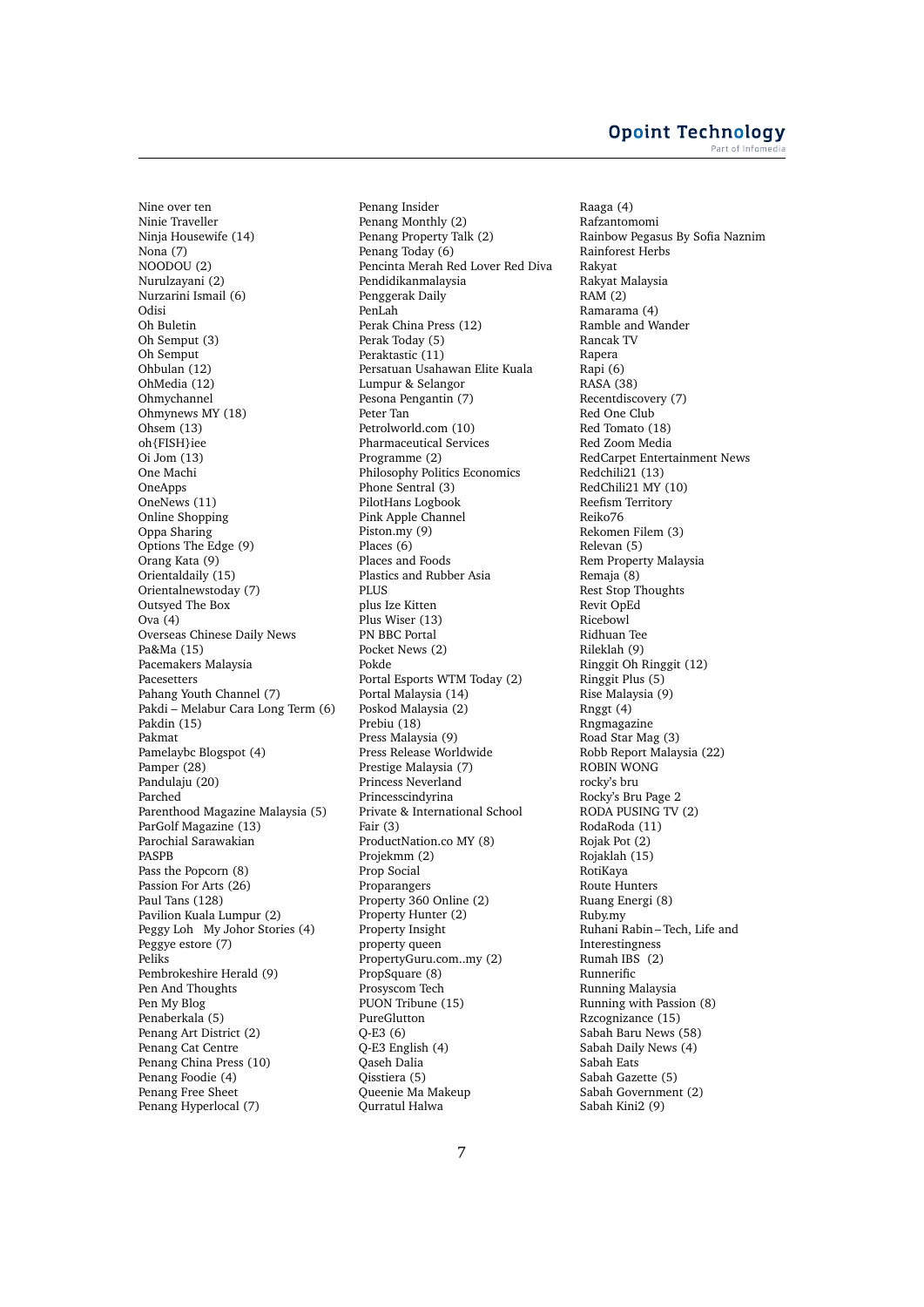Sabah News (11) Sabah News Kini (11) Sabah News Today (2) Sabah Post (11) Sabah Report (6) Sabah360 Online (11) Sabby Prue SaidatulShyD Saimatkong (31) Sakmongkol ak47 Sakthi-life. salaamgateway.com (6) Salty News Network (3) Santai Sini (20) Santai Travel Channel Sarawak Headhunter Sarawak Report (2) Sarawak Tribune (12) Sarawak Voice (8) Sarawakbloggers (7) Sauce stuff (6) Saving Kaki (9) Sayidahnapisah Says.com (9) SCANE News SchoolAdvisor.my (2) Scorepeon (8) Search Results Web results Deelicious (2) Sebrinah Yeo Segi for the future SEGi University (3) Seindah Senyuman (4) Sekupangdua Selangor 13 Selangor Journal (7) Selangor Tv (7) Selangorkini (3) Selangorku (2) Selebriti Online (4) Sembang-auto.com Sembangfilem (7) SEMUT HITAM Sensasi Selebriti Sense Scoop (12) Serious Investing Setitis Maruah Yang Diperjuangkan Seven Pie (17) Shalimar Yusof (84) Shamiera Osment Shanghai Business (9) Shanghai fish Shannie Chai ShaolinTiger Shazilla Sani She Walks The World Sherlyn Shinilola (6) Shirley Siakap Keli (22) Sidec (5) SiennyLovesDrawing (5)

Signature Weddings (7) Sihat Malaysia Sime Darby (3) Sinar Sinar Bestari Sinar Daily (26) Sinar Harian (17) Sinar Plus (20) Sinar.TV (14) Sinaran Wanita (3) Sirap Limau (37) Sis Gee Sis Hawa (23) SITEC Academy Sixthseal Sizzling suzai Skrine (5) Smart Investor (8) SME Info SME Magazine (13) So What's Up Sofian Triathlete Sohoque Soscili (12) Soya Cincau (Malay) SoyaCincau (22) SoyaCincau CN Sport Fishing Asia Sportify News (6) Sports World Malaysia Sports247 (17) Sri Sutra Travel (3) Sri2u.com (4) Stadium Astro (3) Stail.my Star Property (3) Star RAGE Starjournals (3) Startups MY (34) Stocknews Street Sense (7) StuffMotion (8) Style Dieter StyleGuru (5) Suara bebas tuaran Suara Keadilan Suara Merdeka (11) Suara Perak Suara Sarawak (8) Suara.tv (9) Suarapakatandaily (9) SuezCap Sufentan Sugoi Days (7) Sukan Kini (2) Sukanz (6) SumberKini (12) Sunah Suka Sakura (7) Sunshine Kelly Sunway Pyramid (2) Suprabhaatham.com (8) Suria Amanda

Suria MY (5) Suziemclean Wordpress Swatv (8) Swisspac SyafieraYamin Syiera Firdaus Syioknya (13) Syok (10) SYOK | Everything got! (15) Taeki Chan – blogger Taiping Mali Tajria Take Another Step Tale Out (8) Tall Pisces Girl (7) TallyPress (19) Tamilmalar (6) TamuAsia (9) Tangents: Restless Musings Of A Malay Mind TanTan Invest (5) Tantannews Tashi Media (22) Tayaria (3) Taylor's University Tech Advisor Tech Advisor (CN) Tech ARP (6) Tech Critter (23) Tech Wire Asia (9) TechBarissta (12) **Techcryption** Techdaily (4) techENT (4) Techie Talkz TechmonQuay (2) Technave (26) TechNave BM (18) Techninier.com Technology Park Malaysia Techsci Research (6) TechSemut (6) Techslack.com (10) Techvantage (10) Tenaga Nasional Berhad Tengkubutang (6) Terengganu 11 Terowong Informasi Thaienquirer (9) The "thirteen million plus Ringgit" guy rambles. . . . The Adventures of Vasper (33) The Antics of Husin Lempoyang The Asean Post (7) The Asian Affairs (8) The Asian Banker The Aurizn (2) The AXO (6) The Beauty Desk Malaysia (5) The Beauty Junkie The Broken Shield The Buxom Babe (2)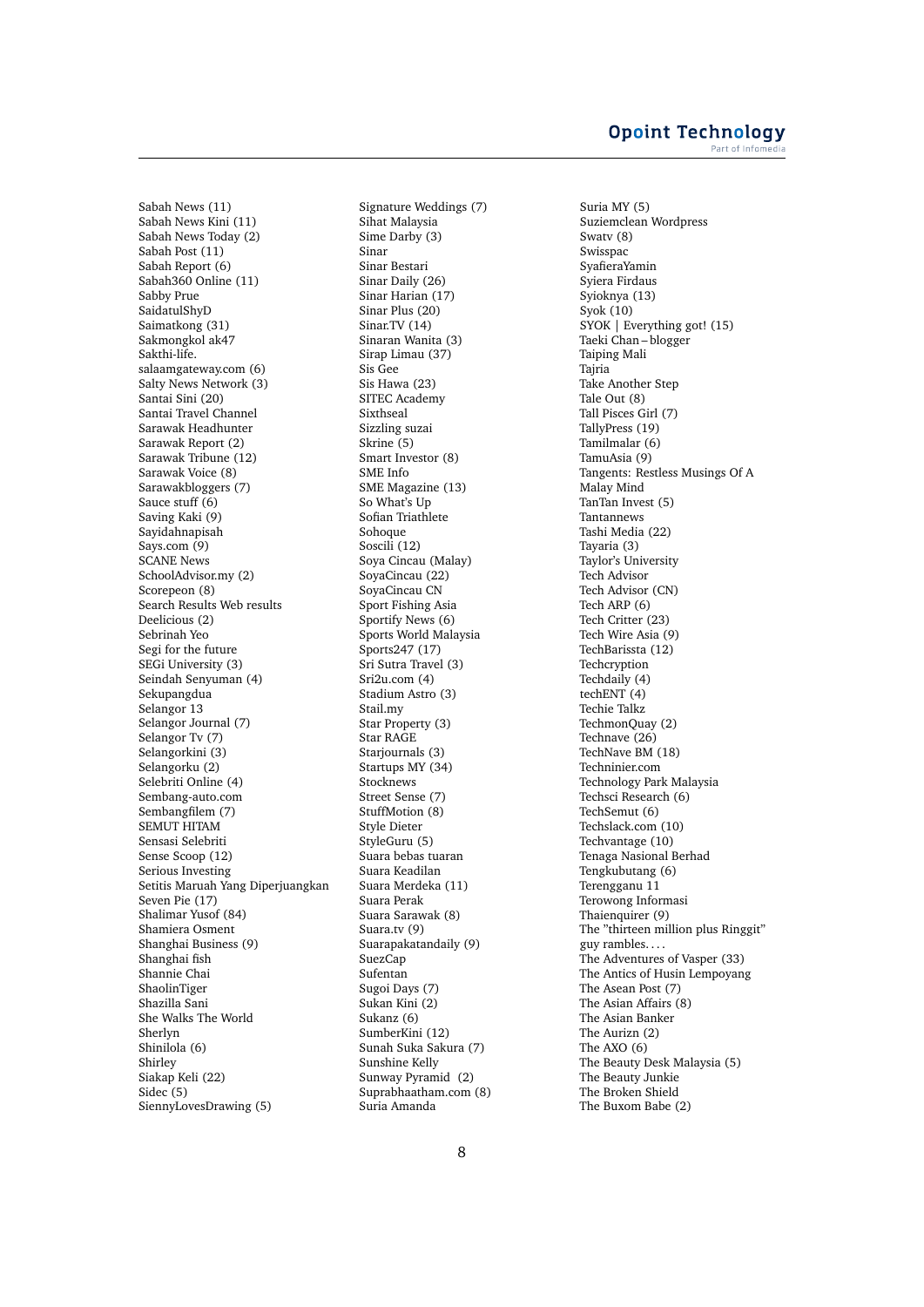The Buzz Reporters (7) The Capital Post The CEO Malaysia (15) The Chief Officer The City List (7) The Citymaker The Clubhouse The Coverage The Daily Jaji The Edge Markets (68) The Fast Mode (3) The Final Scoreboar (6) THE FLYING KICK The Front Media (18) The Full Frontal (5) The Gossip Girlie The Grid The Hive Asia (9) The Hour Glass The Inspirasi (8) The Iskandarian (10) The Island Drum (2) The Jagungspirasi The Kapital (6) The Laterals (12) The Malaya Post (7) The Malaysia Nanban (12) The Malaysia News (17) The Malaysia Online (7) The Malaysia Times (3) The Malaysian Entrepreneurs Festival (3) The Malaysian Insight chinese The Malaysian Insights (10) The Malaysian Insights -Berita (10) The Malaysian Medical Gazette (3) The Mole (3) The Money Magnet The Nocturnal Mind The Outlook Asia (10) The Peak (8) The People's Parliament The Rakyat Post (16) The Reporter MY The Sabah Post (6) The Sabah Times The Scribe A Kadir Jasin The Search for Serenity The Sentral.my (10) The Social Catz The Socialers The Spring Money (14) The Star Malaysia (103) The Star TV (10) The Street (8) The Sun Daily (21) The Technology of Today Malaysia (2) THE THIRD EYE The True Net (10) The Unspinners The Vibes (16)

The Vocket (17) The Voice of KL The Watch Hand (3) The Witness Daily (3) The World Insiders (7) The Yum List Theathra Blogspot Thefinancialcapital.com (9) Theidealmobile Theinterview (8) Thejournalistreport Theleaders-online.com (21) Themalaysialife Themalaysiavoice (22) the\_earthinc Thirstmag (5) This is Nosy Thisbeast Tiaarasapphire Tianchad (2) Tic Toc Time Timchew.net (37) Time Out Kuala Lumpur (8) TimothyTiah Tink Tank Top Titanium Wall To Be A Success Trader Today's Catholic Online (5) Tommy Ooi Travel Guide (55) Tommytongmy Tomorrow's Leaders Summit (4) Tonton Toodia Top 10 Malaysia (4) Top 10 of Asia (2) Top Corporate Leader (10) Top Gear Malaysia (6) Topspotmalaysia (6) Tough Asia (9) Tourism Malaysia (3) Tourism-Melaka Traction Tradeview (7) Travel Blogger Malaysia Travel Industry Network Media (14) Travelelog TravelFeeder (2) Travellah (4) TRDI (9) TrendGrnd (7) Trendingterkini (7) **Tristupe** Truck & Bus News (2) Truth Media (34) Tumpang Sekole TV Pertiwi (3) TV Sarawak TV2 (2) Tvs (2) Twenty two 13 (5) Tyreman (2) Tziaaa

Ubbamanah Ufood Travel &Food (8) Ukas (6) Ummi Nani UMNO Online (33) Universiti Kuala Lumpur Universiti Malaysia Pahang (9) Universiti Sains Malaysia Universiti Teknologi Petronas (3) Universiti Tun Hussein Onn Malaysia (10) Unreserved (24) UPND (4) Urbanitediary (5) Used Cars, New Cars, Vehicle Specifications, Buy a usj Utara Selatan (5) Uthaya Sankar SB Utusan (162) Utusan Borneo Online (13) Utusan Sarawak Utusan TV (54) vanakkam malaysia (7) VANILLA FREAK Vanilla Kismis (8) Varia Seri (8) vernonchan.com (8) verst (14) Vertical Distinct (2) Viralcham (10) ViRealHUB.com | Organic and Viral Social Traffic Hub (2) Visit Johor Vital by Poet VKEONG.COM Vocket Tech (7) Voice of Asean (8) Voice Within Me Voices Around Voize.my VS Daily (7) Vtech Wacana Wadd.asia (8) WaLauWei Wander Baz Wander Lesson (16) Wanderer Path Wandering Nessie WangCyber Wani Sukarno (18) Wanista (6) Wanuxi (9) Wapcar.my (4) WargaBiz (3) Warisan Tamar Warta Oriental (11) Watsupasia Wau Post We Are United Websites Made Simple